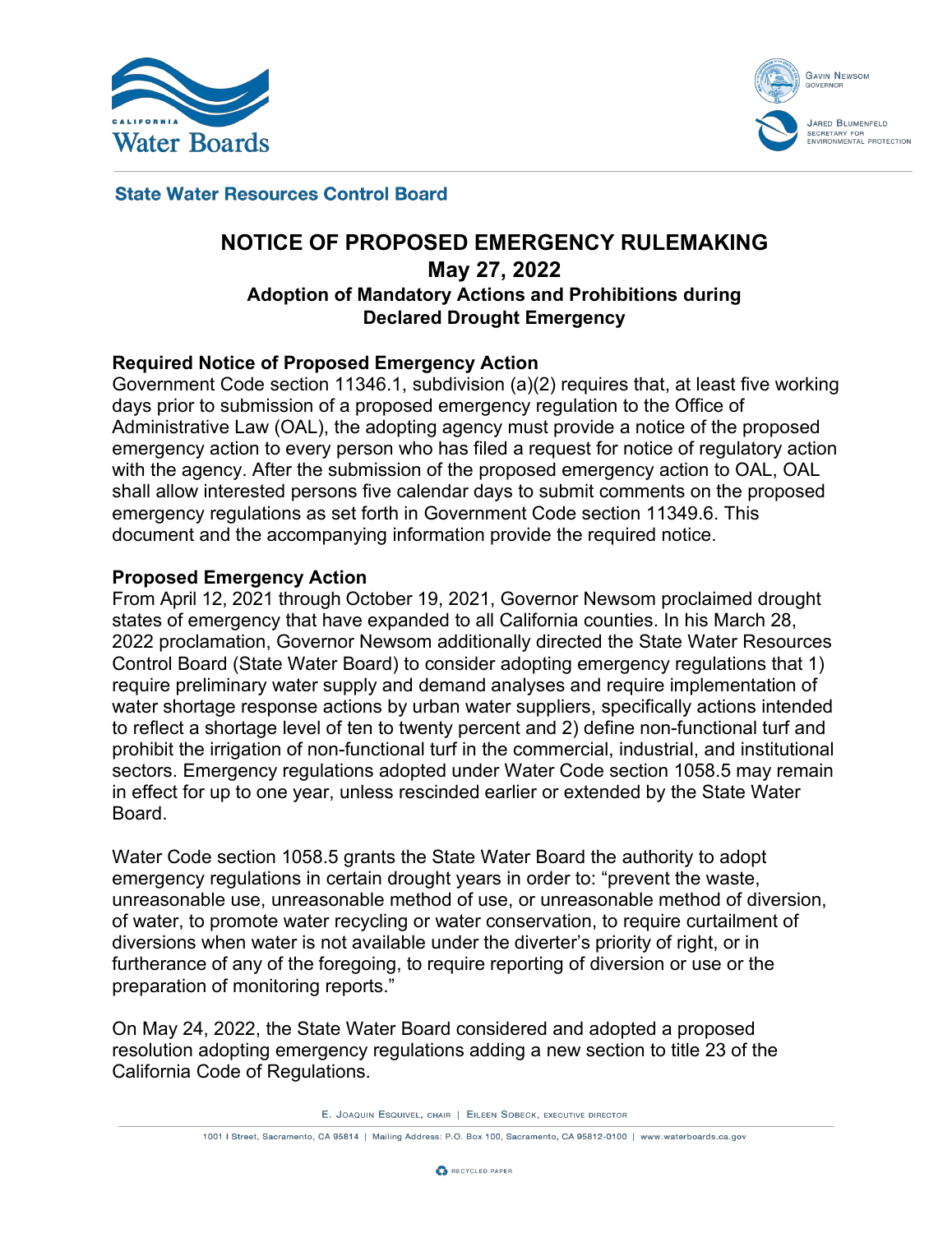## **Proposed Text of Emergency Regulations**

See the proposed text of the emergency regulation on the Water Conservation Emergency Regulations webpage at<https://bit.ly/conservationreg>

# **Finding of Emergency** (Gov. Code, § 11346.1, subd. (b))

The State Water Board finds that an emergency exists due to severe drought conditions, as identified in the Governor's drought emergency proclamations. Immediate action is needed to effectively increase water conservation so that remaining supplies are maintained to address the present drought emergency.

The current extent of voluntary conservation established by many urban water suppliers has not provided timely and reasonably sufficient preservation of existing water supplies as the state heads into the historically dry season. Water conservation is generally the cheapest source of water and appropriate conservation actions now are necessary to lessen the need for more drastic and costly actions that may be necessary in the future. The emergency regulation will conserve water from the most discretionary water uses. It will also support urban water suppliers in implementing water shortage response actions included in their Water Shortage Contingency Plans, which will help preserve the State's supplies during the drought emergency.

The State Water Board is unable to address the situation through non-emergency regulations because the standard rulemaking process cannot timely address the current severe drought emergency that is the focus of these regulations.

#### **Authority and Reference** (Gov. Code, § 11346.5, subd. (a)(2))

Water Code section 1058.5 provides authority for the emergency regulations. The emergency regulations implement, interpret, or make specific: Article X, Section 2, California Constitution; Sections 4080, 4100, 4110, and 4185, Civil Code; Section 8627.7, Government Code; Sections 102, 104, 105, 275, 350, 377, 491, 1122, 10608.12, 10617, 10632, and 10632.1, Water Code; *Light v. State Water Resources Control Board* (2014) 226 Cal.App.4th 1463; and *Stanford Vina Ranch Irrigation Co. v. State of California* (2020) 50 Cal.App.5th 976.

#### **Written Comment Period**

A public comment period began on May 13, 2022 when the State Water Board Meeting Agenda for May 24, 2022 was posted. The Meeting Agenda can be found on the Board Calendar at: [https://www.waterboards.ca.gov/board\\_info/calendar/#20220524.](https://www.waterboards.ca.gov/board_info/calendar/#20220524) The comment period ran through **12:00 p.m. (Noon) on May 19, 2022**.

To be added to the mailing list for this rulemaking and to receive notification of updates of this rulemaking, you may subscribe to the listserv for "Water Conservation Regulations" by going to

[http://www.waterboards.ca.gov/resources/email\\_subscriptions/swrcb\\_subscribe.shtml](http://www.waterboards.ca.gov/resources/email_subscriptions/swrcb_subscribe.shtml) (look under "General Interests", select "Water Conservation Regulations").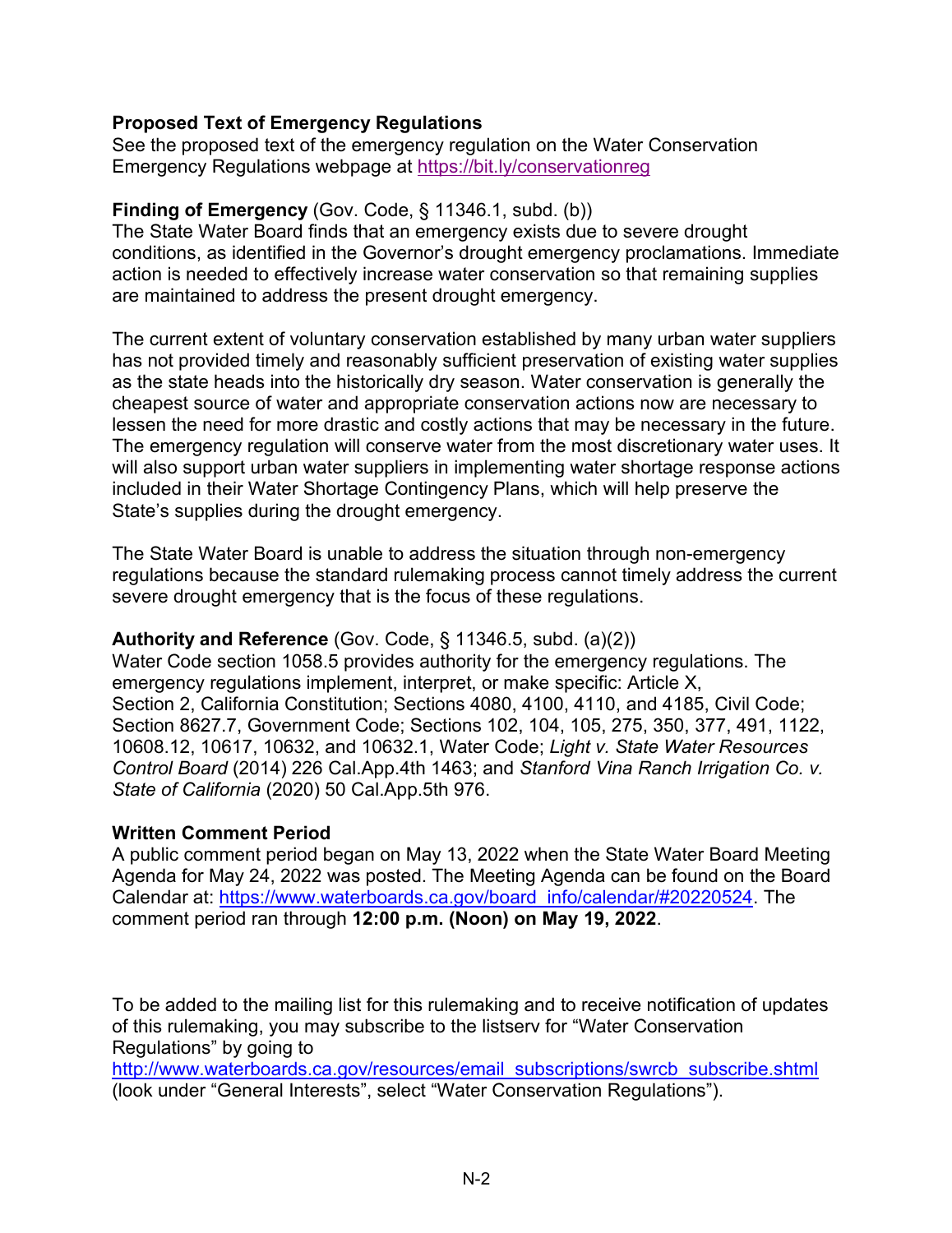# **Informative Digest** (Gov. Code, § 11346.5, subd. (a)(3))

At present, there is no statewide prohibition on the irrigation of non-functional turf. The proposed regulation is consistent and compatible with existing regulations on this subject. The proposed regulation neither differs from nor conflicts with an existing comparable federal statute or regulation.

The proposed regulation requires urban water suppliers to submit preliminary supply and demand assessments to the Department of Water Resources by June 1, 2022 and to implement Level 2 demand reduction actions, with limited exceptions, or similar model actions for those suppliers that have not adopted water shortage contingency plans, by a date determined by the State Water Board; it also bans the irrigation of nonfunctional turf with potable water in commercial, industrial, and institutional (CII) sectors.

The proposed regulation is intended to safeguard urban water supplies in the event of another dry year. It is both reasonable and prudent to maintain urban water supplies to the maximum extent feasible to provide local agencies with the necessary flexibility to meet the health and safety needs of Californians during the drought emergency. California has been subject to multi-year droughts in the past, and there is no guarantee that precipitation this winter will lift the State out of the current drought conditions. Moreover, climate change science indicates that the Southwestern United States are becoming drier, increasing the likelihood of prolonged droughts. In addition, drought conditions have already forced the State Water Board to curtail surface water diversions, and many groundwater basins around the state are already in overdraft conditions that will likely worsen due to groundwater pumping this summer. Many water supply systems face a present or threatened risk of inadequate supply. Should drought conditions persist through the wet season, more water supply systems will be at risk of depleting supplies, presenting a great risk to the health and safety of the people supplied by those systems. Maintaining urban water supplies through enhanced conservation will reduce the risks to health and safety and reduce negative impacts to the State's economy.

The prohibition on irrigating non-functional turf in the commercial, industrial and institutional sectors and the requirement that urban water suppliers implement Level 2 water shortage contingency plan actions (actions intended to result in ten to 20 percent savings), or similar model actions if the supplier has not adopted a water shortage contingency plan, are necessary to promote water conservation and to maintain an adequate supply during the drought emergency, which cannot be done if water is being used in an excessive or wasteful manner. The prohibition on irrigating non-functional turf affects one of the most discretionary uses of water, while the requirement that urban water suppliers implement Level 2 water shortage contingency plan demand reduction actions will result in needed water savings implemented in a manner that is best suited to local circumstances.Consequently, the proposed regulations will further protection of the environment.

Additional benefits will be realized should the Board adopt the proposed regulations.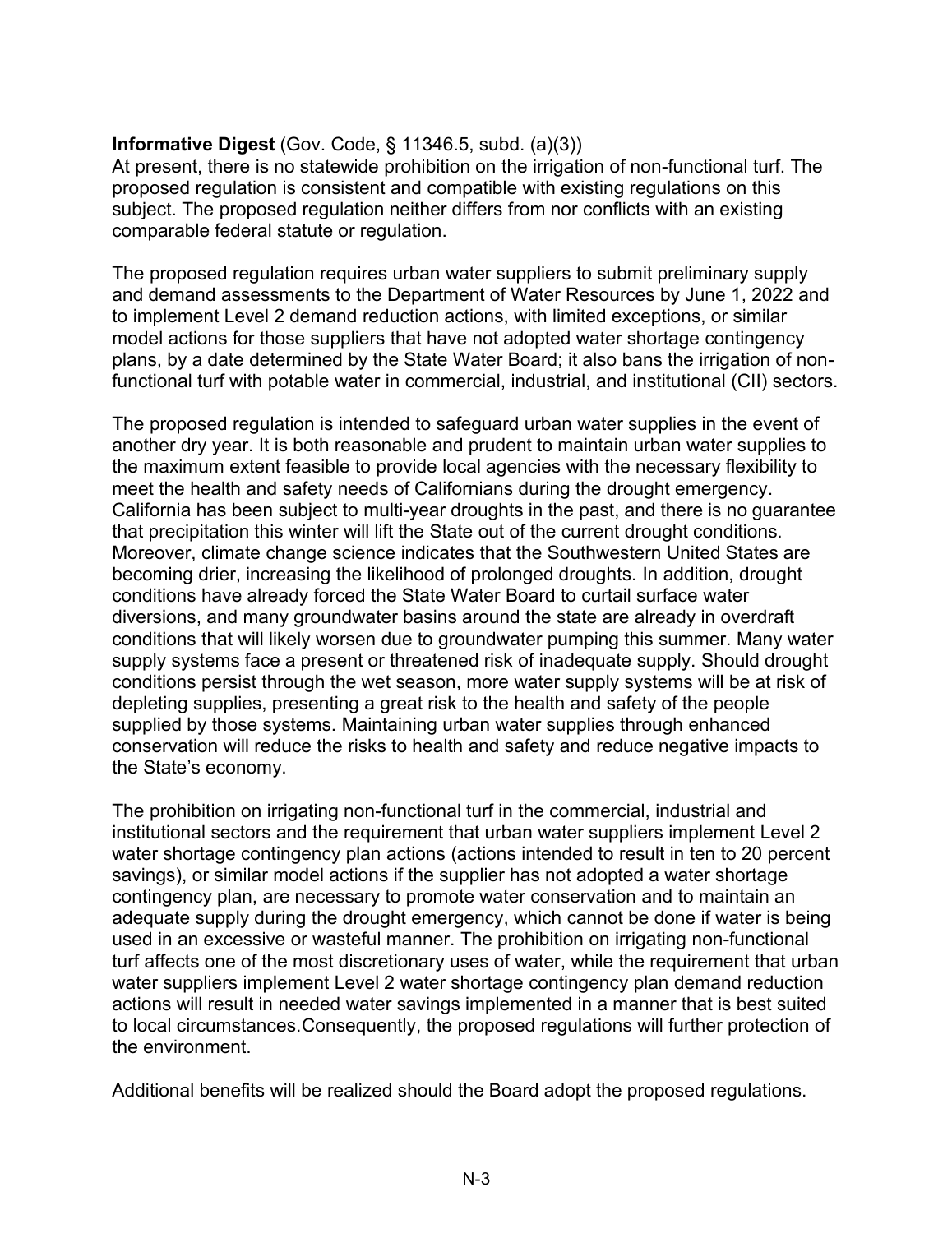These benefits include the following:

- · Reduced water bills for customers that reduce water use (some of these savings will generate additional economic activity, such as investments in droughttolerant landscaping);
- · Increased drought awareness and shared sense of responsibility among urban water users; and
- · Reduced potential for severe economic disruption if drought conditions continue through the wet season.

Proposed section 996, subdivision (b) requires that each urban water supplier submit to the Department of Water Resources a preliminary annual water supply and demand assessment consistent with section 10632.1 of the Water Code one month prior to the deadline set by section 10632.1 of the Water Code for submittal of a final annual water supply and demand assessment, and that suppliers comply with the statutory deadline for submittal of a final annual water supply and demand assessment.

Proposed section 996, subdivision (c) requires that every urban water supplier that has adopted a water shortage contingency plan implement at a minimum all demand reduction actions identified in their water shortage contingency plan for a shortage level of ten to twenty percent (Level 2), except that suppliers are not required to implement new residential connection moratoria pursuant to this regulation. A supplier may choose to implement the model demand reduction actions identified in subdivision (d) if: its annual water supply and demand assessment demonstrates an ability to maintain a reliable supply through September 30, 2023; the supplier does not rely on, for any part of its supply, the Colorado River, State Water Project, or Central Valley Project, and no more than ten percent of its supply comes from critically overdrafted groundwater basins; and the supplier's average number of gallons of water used per person per day by residential customers for the year 2020 is below 55 gallons, as reported to the Board in the Electronic Annual Report.

Proposed section 996, subdivision (d) requires that each urban water supplier that has not already submitted a water shortage contingency plan to the Department of Water Resources implement, at a minimum, identified model actions designed to respond to shortage levels of ten to twenty percent similar to the Level 2 actions contained in water shortage contingency plans adopted by suppliers that have complied with Water Code 10632.

The proposed emergency adoption of section 996, subdivision (e) prohibits the irrigation, with potable water, of non-functional turf in the commercial, industrial, and institutional sectors statewide, which is one of the more discretionary water uses that can be reduced or eliminated during drought conditions with less impacts than other water uses. This section provides a local approval process for exempting low water using turf under certain conditions.

Proposed section 996, subdivision (f) specifies the potential penalties for violations of subdivision (e).